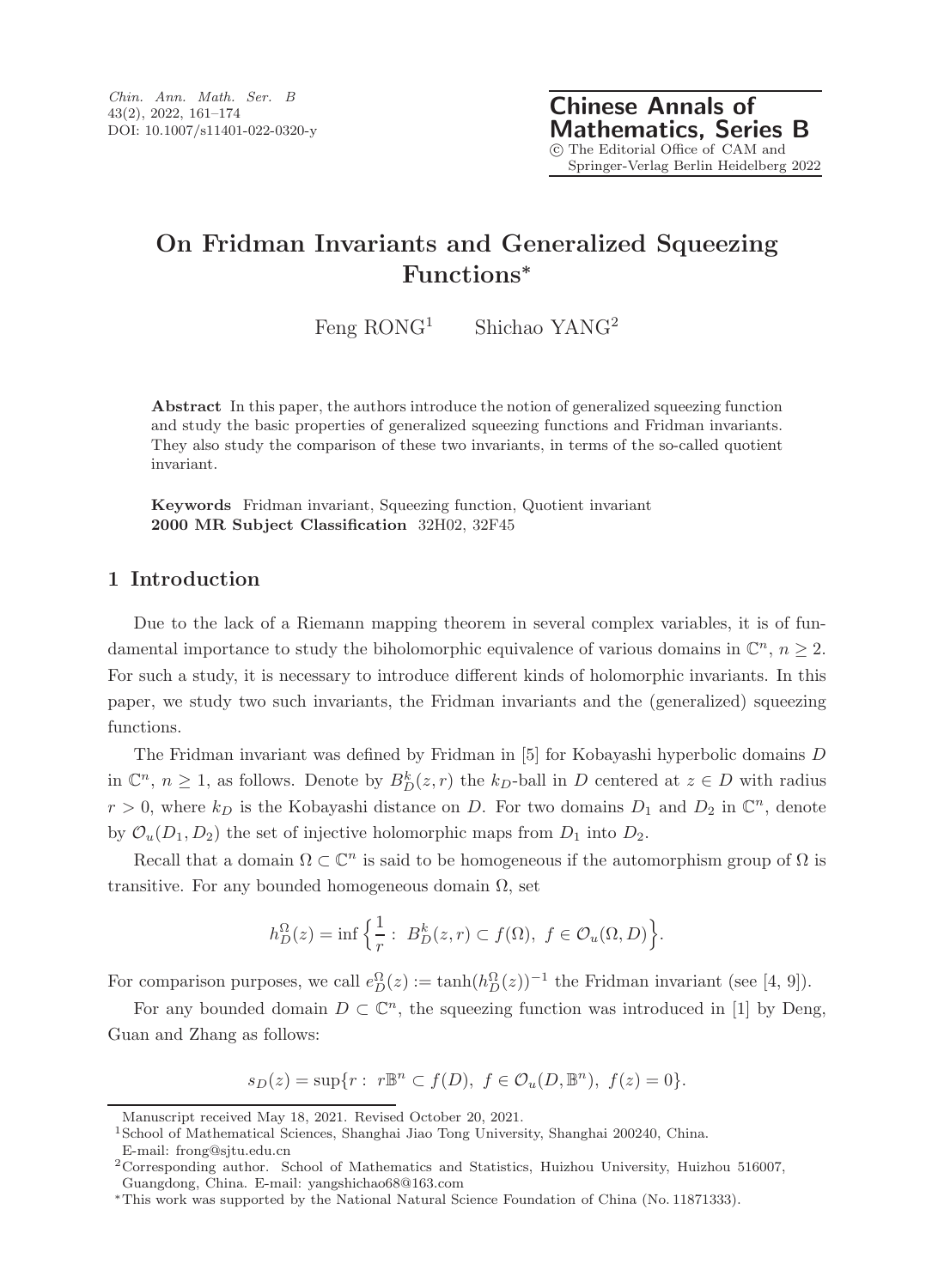Here  $\mathbb{B}^n$  denotes the unit ball in  $\mathbb{C}^n$ . Comparing with the Fridman invariant, it seems natural to consider more general squeezing functions, replacing  $\mathbb{B}^n$  by other "model domains".

Recall that a domain  $\Omega$  is said to be balanced if for any  $z \in \Omega$ ,  $\lambda z \in \Omega$  for all  $|\lambda| \leq 1$ . Let  $\Omega$  be a bounded, balanced and convex domain in  $\mathbb{C}^n$ . The Minkowski function  $\rho_{\Omega}$  is defined as (see e.g. [6])

$$
\rho_{\Omega}(z) = \inf \Big\{ t > 0 : \ \frac{z}{t} \in \Omega \Big\}, \quad z \in \mathbb{C}^n.
$$

Note that  $\Omega = \{z \in \mathbb{C}^n : \rho_{\Omega}(z) < 1\}$ . Set  $\Omega(r) = \{z \in \mathbb{C}^n : \rho_{\Omega}(z) < r\}$ ,  $0 < r < 1$ . Then for any bounded domain  $D \subset \mathbb{C}^n$ , we can define the generalized squeezing function as follows:

$$
s_D^{\Omega}(z) = \sup\{r : \Omega(r) \subset f(D), \ f \in \mathcal{O}_u(D,\Omega), \ f(z) = 0\}.
$$

It is clear from the definitions that both Fridman invariants and generalized squeezing functions are invariant under biholomorphisms, and both take values in  $(0, 1]$ . There have been much study on the Fridman invariant and the squeezing function in recent years, and we refer the readers to two recent survey articles (see  $[3, 13]$ ) and the references therein for various aspects of the current research on this subject.

The main purpose of this paper is to study some basic properties of both Fridman invariants and generalized squeezing functions. Moreover, we will also discuss the comparison of these two invariants, for which we introduce the quotient invariant

$$
m_D^{\Omega}(z) = \frac{s_D^{\Omega}(z)}{e_D^{\Omega}(z)},
$$

where  $D \subset \mathbb{C}^n$  is bounded and  $\Omega \subset \mathbb{C}^n$  is bounded, balanced, homogeneous and convex.

In Section 2, we study basic properties of Fridman invariants, in particular refining several results from Fridman's original work (see [5]). In Section 3, we study basic properties of generalized squeezing functions, in particular extending various properties of the squeezing function given in  $[1-2]$  to the more general setting. In Section 4, we study the comparison of Fridman invariants and generalized squeezing functions, in particular generalizing previous results from [9–10].

## **2 Fridman Invariants**

Throughout this section, we suppose that  $D$  is a Kobayashi hyperbolic domain in  $\mathbb{C}^n$  and  $\Omega$  is a bounded homogeneous domain in  $\mathbb{C}^n$  (unless otherwise stated).

We say that  $f \in \mathcal{O}_u(\Omega, D)$  is an extremal map at  $z \in D$  if

$$
B_D^k(z, \operatorname{arctanh}(e_D^{\Omega}(z))) \subset f(\Omega).
$$

It is not known from Fridman's original work (see [5]) whether extremal maps exist. However, if we assume  $D$  to be bounded or taut, then extremal maps do exist.

**Theorem 2.1** *If* D is bounded or taut, then an extremal map exists at each  $z \in D$ .

For the proof of Theorem 2.1, we need two lemmas. The first is probably well-known, and we provide a short proof for completeness.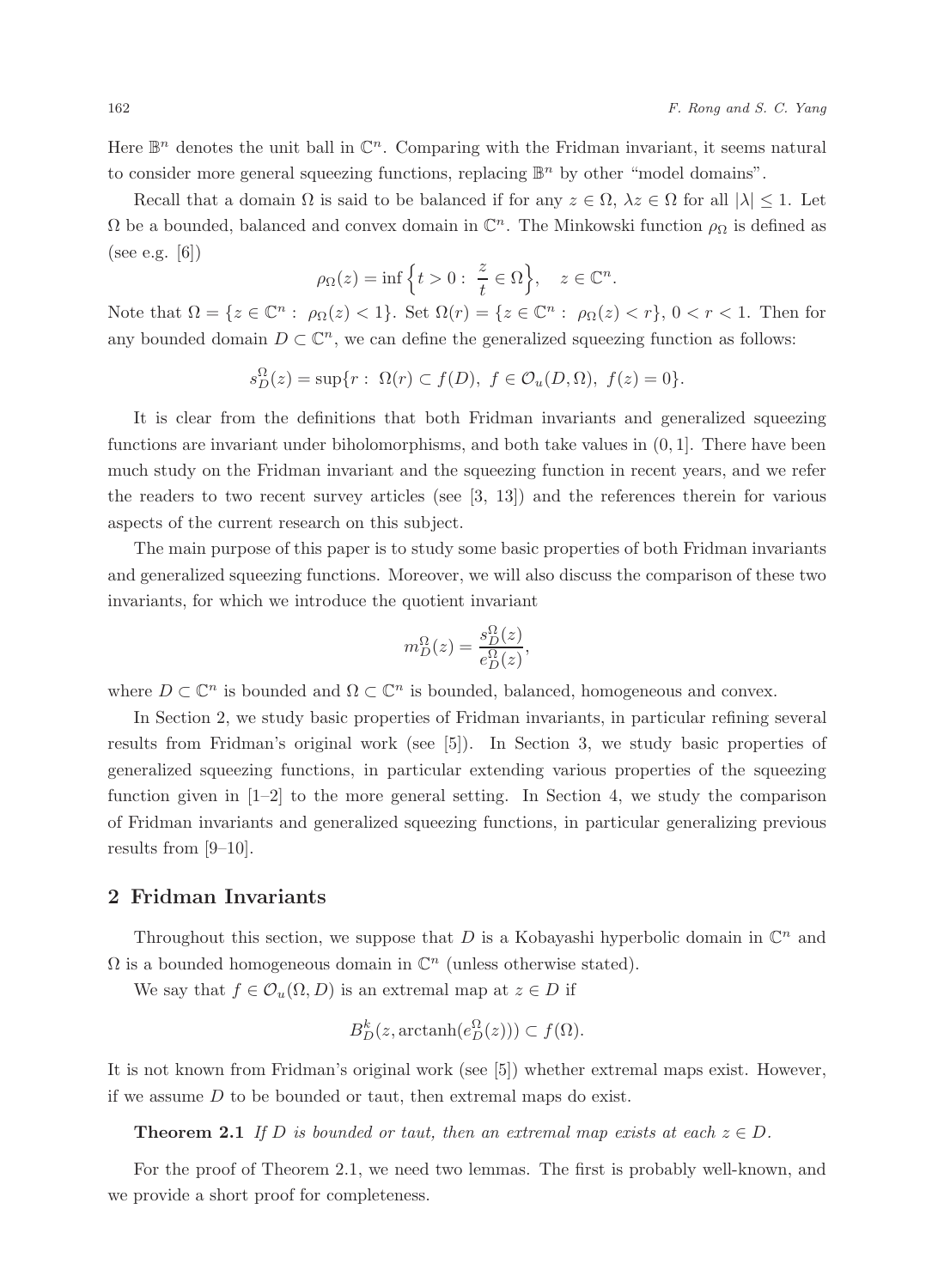**Lemma 2.1** *For any domain D in*  $\mathbb{C}^n$ *,*  $B_D^k(z,r)$  *is a subdomain of D*.

**Proof** Since the Kobayashi pseudodistance is continuous,  $B_{D}^{\kappa}(z, r)$  is an open subset of D. Since the Kobayashi pseudodistance is inner, for any  $w \in B_D^{\kappa}(z, r)$  there exists a piece-wise  $C^1$ -curve  $s : [0,1] \to D$  such that  $s(0) = z$ ,  $s(1) = w$  and  $\int_0^1 g_D^k(s(t); s'(t)) < r$ , where  $g_L^k$ denotes the Kobayashi pseudometric. This implies that  $s([0,1]) \subset B_D^k(z,r)$ . Hence  $B_D^k(z,r)$  is a subdomain of D.

The next lemma is known as the generalized Hurwitz's theorem in several complex variables (see e.g. [11]).

**Lemma 2.2** *Let D be a domain in*  $\mathbb{C}^n$  *and*  $\{f_i(z)\}$  *be a sequence of injective holomorphic maps from* D *to*  $\mathbb{C}^n$ . Suppose that  $f_i$ 's converge to a map  $f: D \to \mathbb{C}^n$  uniformly on compact *subsets of* D. Then either f *is an injective holomorphic map or*  $\det f'(z) \equiv 0$ .

**Proof of Theorem 2.1** Since the proof for the taut case is similar as (and simpler than) for the bounded case, we will assume that  $D$  is bounded.

Without loss of generality, we assume that  $0 \in \Omega$ . By definition, there exists a sequence of holomorphic embeddings  $f_i : \Omega \to D$  with  $f_i(0) = z$ , and a sequence of increasing positive numbers  $r_i$  convergent to arctanh $(e_D^{\Omega}(z))$  such that  $B_D^k(z, r_i) \subset f_i(\Omega)$ . Since D is bounded, by Montel's theorem, there exists a subsequence  $\{f_{k_i}\}\$  of  $\{f_i\}$  which converges to a holomorphic map  $f : \Omega \to \overline{D}$  uniformly on compact subsets of  $\Omega$ .

By Lemma 2.1,  $B_D^k(z, r_i)$ 's are increasing subdomains of D. Denote  $g_i := f_i^{-1}|B_D^k(z, r_i)$ . Since  $\Omega$  is bounded, by Montel's theorem, there exists a subsequence  $\{g_{k'_i}\}$  of  $\{g_{k_i}\}$  which converges to a holomorphic map  $g : B_D^k(z, \text{arctanh}(e_D^{\Omega}(z))) \to \overline{\Omega}$  uniformly on compact subsets of  $B_D^k(z, \arctanh(e_D^{\Omega}(z)))$ .

Take  $s > 0$  such that  $\mathbb{B}^n(z, s) \subset B_D^k(z, r_1)$ . By Cauchy inequality for any  $i$ ,  $|\det g_i'(z)| < c$ for some positive constant c. So we have  $|\det f_i'(0)| > \frac{1}{c}$  for any i. Thus, we have  $|\det f'(0)| > 0$ and  $|\det g'(z)| > 0$ . By Lemma 2.2, both f and g are injective. In particular,  $f(\Omega) \subset D$  and  $g(B_D^k(z, \operatorname{arctanh}(e_D^{\Omega}(z)))) \subset \Omega$ . Since  $f \circ g(w) = w$  for all  $w \in B_D^k(z, \operatorname{arctanh}(e_D^{\Omega}(z)))$ , it shows that  $f$  is the desired extremal map.

Based on Theorem 2.1, we can give another proof of  $[5,$  Theorem 1.3(2)] as follows.

**Theorem 2.2** *If there exists*  $z \in D$  *such that*  $e_D^{\Omega}(z) = 1$ *, then D is biholomorphically equivalent to* Ω*.*

**Proof** Since  $\Omega$  is homogeneous,  $s_{\Omega}(z) \equiv c$  for some positive number c. Thus, by [1, Theorem 4.7,  $\Omega$  is Kobayashi complete, hence taut.

Without loss of generality, we assume that  $0 \in \Omega$ . Let  $f_i$ 's and  $g_i$ 's be as in the proof of Theorem 2.1. Since  $e_D^{\Omega}(z) = 1$ , we have  $\bigcup_i B_D^k(z, r_i) = D$ .

Since  $\Omega$  is taut, by [7, Theorem 5.1.5], there exists a subsequence  $\{g_{k_i}\}\$  of  $\{g_i\}$  which converges to a holomorphic map  $g: D \to \Omega$  uniformly on compact subsets of D. By the decreasing property of the Kobayashi distance, for  $z_1, z_2 \in D$  such that  $g(z_1) = g(z_2)$ , we have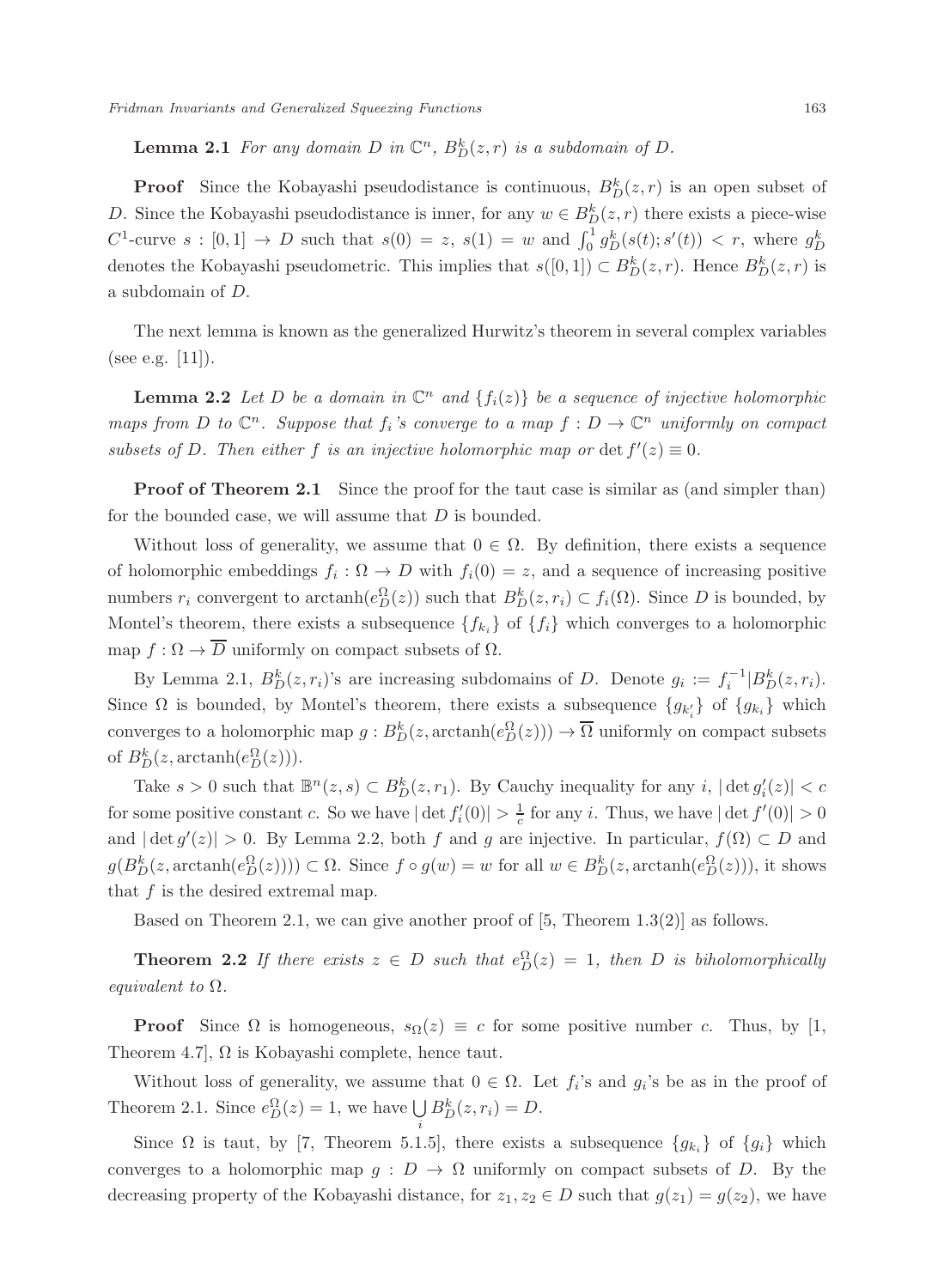for  $k_i$  large enough,

$$
k_D(z_1, z_2) \leq k_{f_{k_i}(\Omega)}(f_{k_i} \circ g_{k_i}(z_1), f_{k_i} \circ g_{k_i}(z_2)) = k_{\Omega}(g_{k_i}(z_1), g_{k_i}(z_2)).
$$

Letting  $k_i \to \infty$ , by the continuity of the Kobayashi distance, we have

$$
k_D(z_1, z_2) \le k_{\Omega}(g(z_1), g(z_2)) = 0.
$$

Since D is Kobayashi hyperbolic, we have  $z_1 = z_2$ . Thus, g is injective and D is biholomorphic to a bounded domain.

Now Theorem 2.1 applies and shows that D is biholomorphically equivalent to  $\Omega$ .

It was shown in [5, Theorem 1.3(1)] that  $h_D^{\Omega}(z)$ , hence  $e_D^{\Omega}(z)$ , is continuous. For its proof, Fridman showed that for  $z_1$  and  $z_2$  sufficiently close,  $\left| \frac{1}{h_D^{\Omega}(z_1)} - \frac{1}{h_D^{\Omega}(z_2)} \right| \leq k_D(z_1, z_2)$ . Our next result gives a "global" version of this estimate in terms of  $e_D^{\Omega}(z)$ .

**Theorem 2.3** For any  $z_1$  and  $z_2$  in D, we have

$$
|e_D^{\Omega}(z_1) - e_D^{\Omega}(z_2)| \le \tanh[k_D(z_1, z_2)].
$$

For the proof of Theorem 2.3, we need the following basic fact, whose proof we provide for completeness.

**Lemma 2.3** *Suppose that*  $t_i \geq 0$ *,*  $i = 1, 2, 3$ *, and*  $t_3 \leq t_1 + t_2$ *. Then,* 

$$
\tanh(t_3) \leq \tanh(t_1) + \tanh(t_2).
$$

**Proof** Since  $t_3 \leq t_1 + t_2$ , we have

$$
-\frac{2}{e^{2t_3}+1} - 1 \le -\frac{2}{e^{2(t_1+t_2)}+1} - 1.
$$

Define

$$
f(t_1, t_2) = \frac{2}{e^{2t_1} + 1} + \frac{2}{e^{2t_2} + 1} - \frac{2}{e^{2(t_1 + t_2)} + 1} - 1.
$$

To show that  $tanh(t_3) \leq tanh(t_1) + tanh(t_2)$ , it suffices to show that  $f(t_1, t_2) \leq 0$  for all  $t_1, t_2 \geq 0$ . For any fixed  $t_1 \geq 0$ , consider

$$
g(t_2) = \frac{2}{e^{2(t_1+t_2)}+1} - \frac{2}{e^{2t_2}+1}.
$$

Then,

$$
g'(t_2) = -\frac{4e^{2(t_1+t_2)}}{(e^{2(t_1+t_2)}+1)^2} + \frac{4e^{2t_2}}{(e^{2t_2}+1)^2}.
$$

Since the function  $\frac{e^t}{(e^t+1)^2}$  is decreasing for  $t \ge 0$ , we have  $g'(t_2) \ge 0$  for all  $t_2 \ge 0$ . Hence,  $g(t_2) \ge g(0)$  for all  $t_2 \ge 0$ , which implies that  $f(t_1, t_2) = g(0) - g(t_2) \le 0$  for all  $t_1, t_2 \ge 0$ .

**Proof of Theorem 2.3** Fix  $0 < \varepsilon < e_{D}^{\Omega}(z_1)$ , by definition there exists a holomorphic embedding  $f : \Omega \to D$  such that  $B_D^k(z_1, \text{arctanh}[e_D^{\Omega}(z_1) - \varepsilon]) \subset f(\Omega)$ .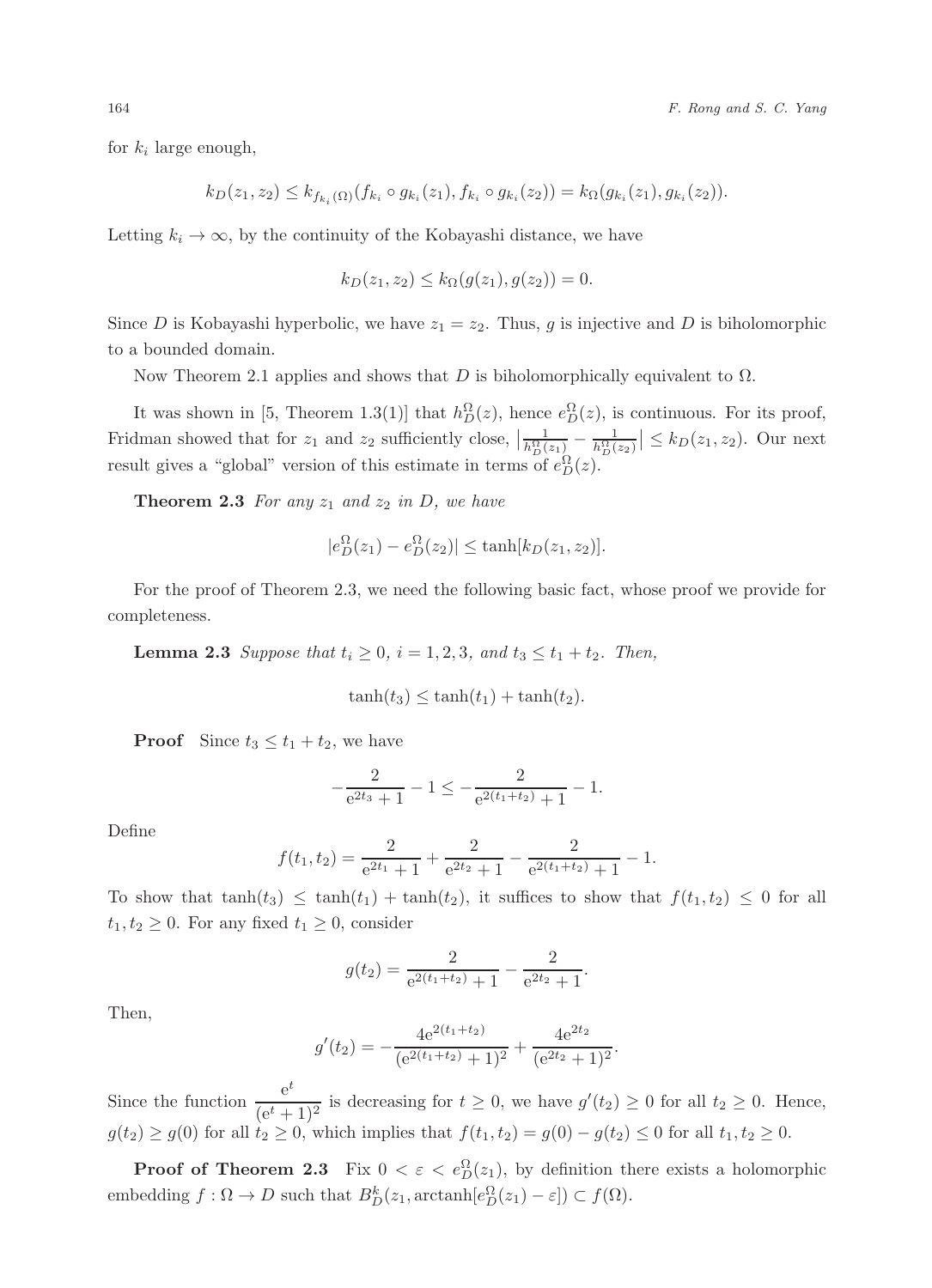If  $z_2 \notin B_D^k(z_1, \text{arctanh}[e_D^{\Omega}(z_1) - \varepsilon])$ , then obviously

$$
e_D^{\Omega}(z_2) > 0 \ge e_D^{\Omega}(z_1) - \varepsilon - \tanh[k_D(z_1, z_2)].
$$

If  $z_2 \in B_D^k(z_1, \arctanh[e_D^{\Omega}(z_1) - \varepsilon])$ , by Lemma 2.3, we have for all z with  $\tanh[k_D(z_2, z)] <$  $e_D^{\Omega}(z_1) - \varepsilon - \tanh[k_D(z_1, z_2)]$  that

$$
\tanh[k_D(z_1,z)] \le \tanh[k_D(z_2,z)] + \tanh[k_D(z_1,z_2)] < e_D^{\Omega}(z_1) - \varepsilon.
$$

Thus,

$$
B_D^k(z_2, \text{arctanh}[e_D^{\Omega}(z_1) - \varepsilon - \tanh[k_D(z_1, z_2)]]) \subset B_D^k(z_1, \text{arctanh}[e_D^{\Omega}(z_1) - \varepsilon]) \subset f(\Omega).
$$

This implies that  $e_D^{\Omega}(z_2) \geq e_D^{\Omega}(z_1) - \varepsilon - \tanh[k_D(z_2, z_1)].$ 

Since  $\varepsilon$  is arbitrary, we have  $e_D^{\Omega}(z_2) \ge e_D^{\Omega}(z_1) - \tanh[k_D(z_2, z_1)]$ . Similarly,  $e_D^{\Omega}(z_1) \ge e_D^{\Omega}(z_2) \tanh[k_D(z_2, z_1)]$ . This proves the theorem.

We say that a sequence of subdomains  $\{D_j\}_{j\geq 1}$  of D is a sequence of exhausting subdomains if for any compact subset  $K \subset D$ , there exists  $N > 0$  such that  $K \subset D_j$  for all  $j > N$ . In this case, we also say that  $\{D_j\}_{j\geq 1}$  exhausts D.

**Corollary 2.1** *Let*  $\{D_j\}_{j\geq 1}$  *be a sequence of exhausting subdomains of* D. If  $\lim_{j\to\infty} e_{D_j}^{\Omega}(z) =$  $e_D^{\Omega}(z)$  *for all*  $z \in D$ *, then the convergence is uniform on compact subsets of*  $D$ *.* 

**Proof** Let K be a compact subset of D. Then there exists  $0 \lt r \lt 1$  such that  $\bigcup_{z \in K} \mathbb{B}^n(z, r) \in D$ . Hence there exists  $N_1 > 0$  such that  $\bigcup_{z \in K} \mathbb{B}^n(z, r) \subset D_j$  for all  $j > N_1$ .  $z \in K$ <br>Fix any  $\varepsilon > 0$  and take  $\delta = \frac{r\varepsilon}{m}$ . Since  ${\mathbb{B}^n(z, \delta)}_{z \in K}$  is an open covering of K, there is a finite set  $\{z_i\}_{i=1}^m$  such that  $K \subset \bigcup_{i=1}^m \mathbb{B}^n(z_i, \delta)$ . For any  $z \in K$ , there is some  $z_i$  such that  $z \in \mathbb{B}^n(z_i, \delta)$ . By Theorem 2.3 and the decreasing property of the Kobayashi distance, we have

$$
|e_D^{\Omega}(z) - e_{D_j}^{\Omega}(z)| \le |e_D^{\Omega}(z) - e_D^{\Omega}(z_i)| + |e_D^{\Omega}(z_i) - e_{D_j}^{\Omega}(z_i)| + |e_{D_j}^{\Omega}(z) - e_{D_j}^{\Omega}(z)|
$$
  
\n
$$
\le \tanh[k_D(z, z_i)] + |e_D^{\Omega}(z_i) - e_{D_j}^{\Omega}(z_i)| + \tanh[k_{D_j}(z, z_i)]
$$
  
\n
$$
\le 2 \tanh[k_{\mathbb{B}^n(z_i, r)}(z, z_i)] + |e_D^{\Omega}(z_i) - e_{D_j}^{\Omega}(z_i)|
$$
  
\n
$$
< \frac{2\varepsilon}{3} + |e_D^{\Omega}(z_i) - e_{D_j}^{\Omega}(z_i)|.
$$

On the other hand, there exists  $N_2 > 0$  such that  $|e_D^{\Omega}(z_i) - e_{D_j}^{\Omega}(z_i)| < \frac{\varepsilon}{2}$  for all  $z_i$  and  $j > N_2$ . Take  $N = \max\{N_1, N_2\}$ . Then for any  $j > N$ , we have  $|e_D^{\Omega}(z) - e_{D_j}^{\Omega}(z)| < \varepsilon$  for all  $z \in K$ . This completes the proof.

The condition  $\lim_{j\to\infty} e_{D_j}^{\Omega}(z) = e_D^{\Omega}(z)$  in the previous corollary is usually referred to as the politic of the Fridman invariant, which was shown to be two when  $D$  is Kehavashi complete stability of the Fridman invariant, which was shown to be true when  $D$  is Kobayashi complete in [5, Theorem 2.1]. Under the weaker assumption of  $D$  being taut (or bounded), we have the following inequality.

**Theorem 2.4** *Suppose that* D *is bounded or taut. Let*  $\{D_j\}_{j\geq 1}$  *be a sequence of exhausting subdomains of D. Then for any*  $z \in D$ *,*  $\limsup_{j \to \infty} e_{D_j}^{\Omega}(z) \le e_D^{\Omega}(z)$ *.*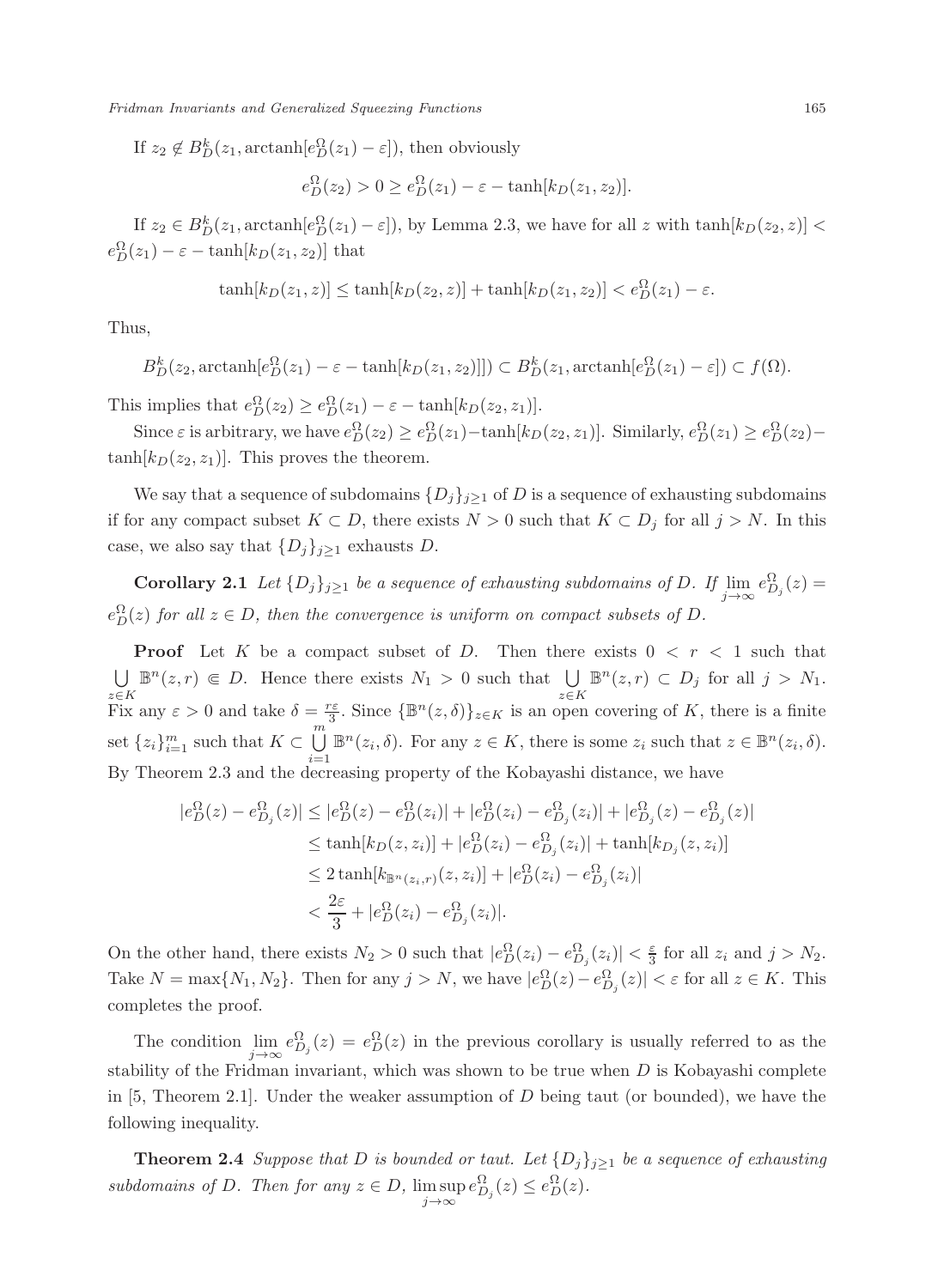To prove Theorem 2.4, we need the following lemma.

**Lemma 2.4** *Let*  $\{D_j\}_{j\geq 1}$  *be a sequence of exhausting subdomains of* D. Then for any  $z \in D$  and  $r > 0$ ,  ${B_{D_j}^{\kappa}(z,r)}_{j \geq 1}$  *exhausts*  $B_D^{\kappa}(z,r)$ *.* 

**Proof** By Lemma 2.1, we know that  $B_D^k(z, r)$  is a subdomain of D for any  $z \in D$  and  $r > 0$ . Firstly, we show that

$$
\lim_{j \to \infty} k_{D_j}(z', z'') = k_D(z', z''), \quad \forall z', z'' \in D.
$$

Consider a sequence of subdomains  $\{G_j\}_{j\geq 1}$  such that (i)  $G_j \in D$ , (ii)  $G_j \subset G_{j+1}$ , (iii)  $D = \bigcup_{j\geq 1} G_j$ . By [6, Proposition 3.3.5], we have  $j \geq 1$ 

$$
\lim_{j \to \infty} k_{G_j}(z', z'') = k_D(z', z''), \quad \forall z', z'' \in D.
$$

For any  $j \geq 1$ , there exists  $N_j > 0$  such that  $G_j \subset D_i$ , for all  $i > N_j$ . By the decreasing property of the Kobayashi distance, we get

$$
\lim_{j \to \infty} k_{D_j}(z', z'') = k_D(z', z''), \quad \forall z', z'' \in D.
$$

Now we prove that for any  $K \n\t\in B_D^k(z, r)$ , there exists  $N > 0$  such that  $K \subset B_{D_j}^k(z, r)$  for all  $j>N$ .

Since  $k_D(z, \cdot)$  is continuous, there exists  $0 < r_0 < r$  such that  $k_D(z, w) \le r_0$  for all  $w \in K$ . To show that  $K \subset B_{D_j}^k(z, r)$ , we need to check that  $k_{D_j}(z, w) < r$  for all  $w \in K$ . Since K is a compact subset of  $B_D^k(z,r)$ , there exists  $\delta > 0$  such that  $\bigcup_{w \in K} \mathbb{B}^n(w,\delta) \in B_D^k(z,r)$ . Hence, there exists  $N_1 > 0$  such that  $\bigcup_{w \in K} \mathbb{B}^n(w, \delta) \subset D_j$  for all  $j > N_1$ .

Let  $0 < \varepsilon < r - r_0$  and take  $\delta_1 = \delta \tanh\left(\frac{\varepsilon}{3}\right)$ . Since  $\{\mathbb{B}^n(z,\delta_1)\}_{z \in K}$  is an open covering of K, there is a finite set  $\{z_i\}_{i=1}^m$  such that  $K \subset \bigcup_{i=1}^m$  $\overline{u} = \overline{v}$ <br>  $\overline{u} = 1$ <br>  $\overline{u} \ge N_2$  and  $1 \le l \le m$ . For any  $w \in K$  there is such that  $|k_{D_j}(z, z_l) - k_D(z, z_l)| < \frac{\varepsilon}{3}$  for any  $j > N_2$  and  $1 \leq l \leq m$ . For any  $w \in K$ , there is some  $z_l$  such that  $w \in \mathbb{B}^n(z_l, \delta_1)$ . Set  $N = \max\{N_1, N_2\}$ . Then for all  $j > N$ , by the decreasing property of the Kobayashi distance, we have

$$
|k_{D_j}(z, w) - k_D(z, w)|
$$
  
\n
$$
\leq |k_{D_j}(z, w) - k_{D_j}(z, z_l)| + |k_{D_j}(z, z_l) - k_D(z, z_l)| + |k_D(z, z_l) - k_D(z, w)|
$$
  
\n
$$
\leq k_{D_j}(z_l, w) + |k_{D_j}(z, z_l) - k_D(z, z_l)| + k_D(z_l, w)
$$
  
\n
$$
\leq 2k_{\mathbb{B}^n(z_l, \delta)}(z_l, w) + |k_{D_j}(z, z_l) - k_D(z, z_l)|
$$
  
\n
$$
< \frac{2\varepsilon}{3} + \frac{\varepsilon}{3} = \varepsilon.
$$

Therefore,  $k_{D_j}(z,w) < k_D(z,w) + \varepsilon \le r_0 + \varepsilon < r$  for all  $w \in K$  and  $j > N$ . This completes the proof.

**Proof of Theorem 2.4** Since the proof for the taut case is similar as (and simpler than) for the bounded case, we will assume that D is bounded.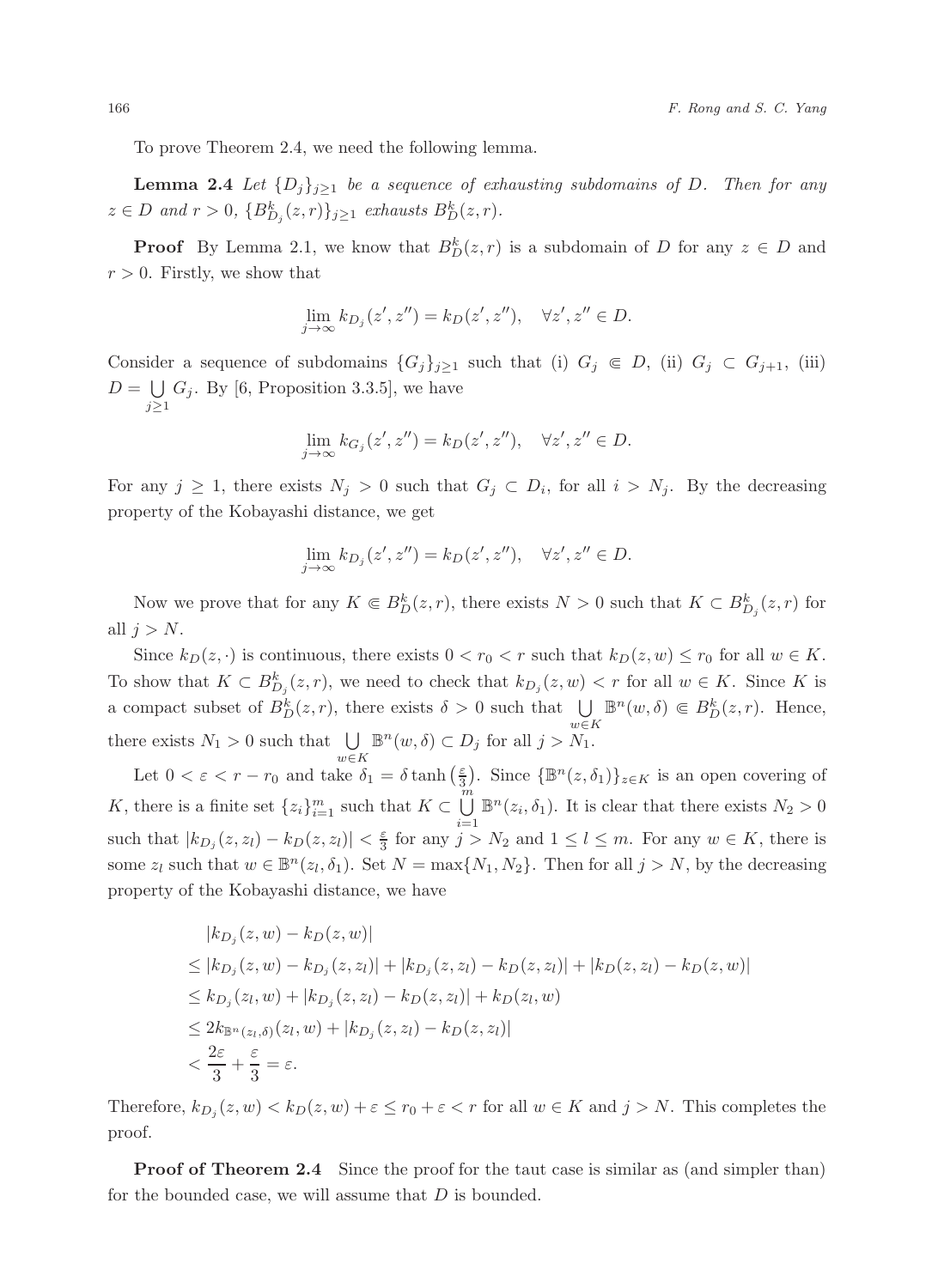For any  $z \in D$ , let  $e_{D_{l_i}}^{\Omega}$  be a sequence such that  $\lim_{l_i \to \infty} e_{D_{l_i}}^{\Omega}(z) = \limsup_{j \to \infty} e_{D_j}^{\Omega}(z) =: \tanh r$ . For any  $0 < \varepsilon < r$ , there exists  $N_1 > 0$  such that  $e_{D_{t_i}}^{\Omega} > \tanh(r - \varepsilon)$  for all  $l_i > N_1$ .

Without loss of generality, we assume that  $0 \in \Omega$ . By definition, for any  $l_i > N_1$ , there exists an open holomorphic embedding  $f_{l_i}: \Omega \to D_{l_i}$  such that  $f_{l_i}(0) = z$  and  $B_{D_{l_i}}^k(z, r - \varepsilon) \subset f_{l_i}(\Omega)$ . Since D is bounded, by Montel's theorem, there exists a subsequence  $\{f_{k_i}\}\$  of  $\{f_{l_i}\}\$  which converges to a holomorphic map  $f : \Omega \to \overline{D}$  uniformly on compact subsets of  $\Omega$ .

By Lemma 2.1, each  $B_{D_{l_i}}^k(z, r-\varepsilon)$  is a domain. Define  $g_{l_i} = f_{l_i}^{-1}|B_{D_{l_i}}^k(z, r-\varepsilon)$ . By Montel's theorem and Lemma 2.4, we may assume that the sequence  $g_{k_i}$  converges uniformly on compact subsets of  $B_D^{\kappa}(z, r - \varepsilon)$  to a holomorphic map  $g : B_D^{\kappa}(z, r - \varepsilon) \to \Omega$ .

Take  $s > 0$  such that  $\mathbb{B}^n(z, s) \in B_D^k(z, r - \varepsilon)$ . By Lemma 2.4, there exists  $N > N_1$  such  $\lim_{k \to \infty} n(z, s) \in B_k^k$  (g, g, s) for all  $l > N$ . Consider  $s \lim_{k \to \infty} n(z, s)$  by Considering in problems that  $\mathbb{B}^n(z,s) \subset B^k_{D_{l_i}}(z,r-\varepsilon)$  for all  $l_i > N$ . Consider  $g_{l_i}|\mathbb{B}^n(z,s)$ , by Cauchy inequality,  $|\det g'_{l_i}(z)| < c$  for all  $l_i > N$ , for some positive constant c. So we have  $|\det f'_{l_i}(0)| > \frac{1}{c}$  for all  $l_i > N$ . Thus, we have  $|\det f'_{l_i}(0)| > 0$ ,  $\Pr$  for all  $l_i > N$ .  $l_i > N$ . Thus, we have  $|\det f'(0)| > 0$  and  $|\det g'(z)| > 0$ . By Lemma 2.2, both f and g are injective. In particular,  $f(\Omega) \subset D$  with  $f(0) = z$  and  $g(B_D^k(z, r - \varepsilon)) \subset \Omega$  with  $g(z) = 0$ . Since  $f \circ g(w) = w$  for all  $w \in B_D^k(z, r - \varepsilon)$ , we get  $e_D^{\Omega}(z) \ge \tanh(r - \varepsilon)$ . Since  $\varepsilon$  is arbitrary, we have  $e_D^{\Omega}(z) \ge \tanh r = \limsup_{j \to \infty} e_{D_j}^{\Omega}(z).$ 

Based on Corollary 2.1 and Theorem 2.4, we can slightly refine [5, Theorem2.1] as follows.

**Theorem 2.5** *Suppose that* D *is Kobayashi complete and*  $\{D_j\}_{j\geq 1}$  *exhausts* D. Then  $\lim_{j\to\infty} e_{D_j}^{\Omega}(z) = e_D^{\Omega}(z)$  *uniformly on compact subsets of* D.

**Proof** Since D is Kobayashi complete, thus taut, we have  $\limsup_{j\to\infty} e_{D_j}^{\Omega}(z) \leq e_D^{\Omega}(z)$  for all  $D$  by Theorem 2.4  $z \in D$ , by Theorem 2.4.

For  $z \in D$  and  $0 < \varepsilon < e_D^{\Omega}(z)$ , by the definition of Fridman invariant and the completeness of D, there exists an open holomorphic embedding  $f : \Omega \to D$  such that  $B_D^k(z, e_D^{\Omega}(z) - \varepsilon) \in f(\Omega)$ . Thus, there exists  $\delta > 0$  such that  $B_D^k(z, e_D^{\Omega}(z) - \varepsilon) \subset f((1 - \delta)\Omega) \Subset D$ . Hence, there exists  $N > 0$  such that  $B_D^k(z, e_D^{\Omega}(z) - \varepsilon) \subset f((1 - \delta)\Omega) \subset D_j$  for all  $j > N$ . By the decreasing property of the Kobayashi distance, we have  $B_{D_j}^k(z, e_D^{\Omega}(z) - \varepsilon) \subset B_D^k(z, e_D^{\Omega}(z) - \varepsilon)$ . So we have  $B_{D_j}^k(z, e_D^{\Omega}(z) - \varepsilon) \subset f((1 - \delta)\Omega)$  for all  $j > N$ , which implies that  $\liminf_{j \to \infty} e_{D_j}^{\Omega}(z) \ge e_D^{\Omega}(z) - \varepsilon$ . Since  $\varepsilon$  is arbitrary, we get  $\liminf_{j\to\infty} e_{D_j}^{\Omega}(z) \ge e_D^{\Omega}(z)$  and hence  $\lim_{j\to\infty} e_{D_j}^{\Omega}(z) = e_D^{\Omega}(z)$ . By Corollary 2.1, the convergence is uniform on compact subsets of D.

#### **3 Generalized Squeezing Functions**

Throughout this section, we suppose that D is a bounded domain in  $\mathbb{C}^n$  and  $\Omega$  is a bounded, balanced and convex domain in  $\mathbb{C}^n$  (unless otherwise stated).

Denote by  $k_{\Omega}$  and  $c_{\Omega}$  the Kobayashi and Carathéodory distance on  $\Omega$ , respectively. The following Lempert's theorem is well-known.

**Theorem 3.1** (see [8, Theorem 1]) *On a convex domain*  $\Omega$ ,  $k_{\Omega} = c_{\Omega}$ .

Combining Theorem 3.1 with [6, Proposition 2.3.1(c)], we have the following key lemma.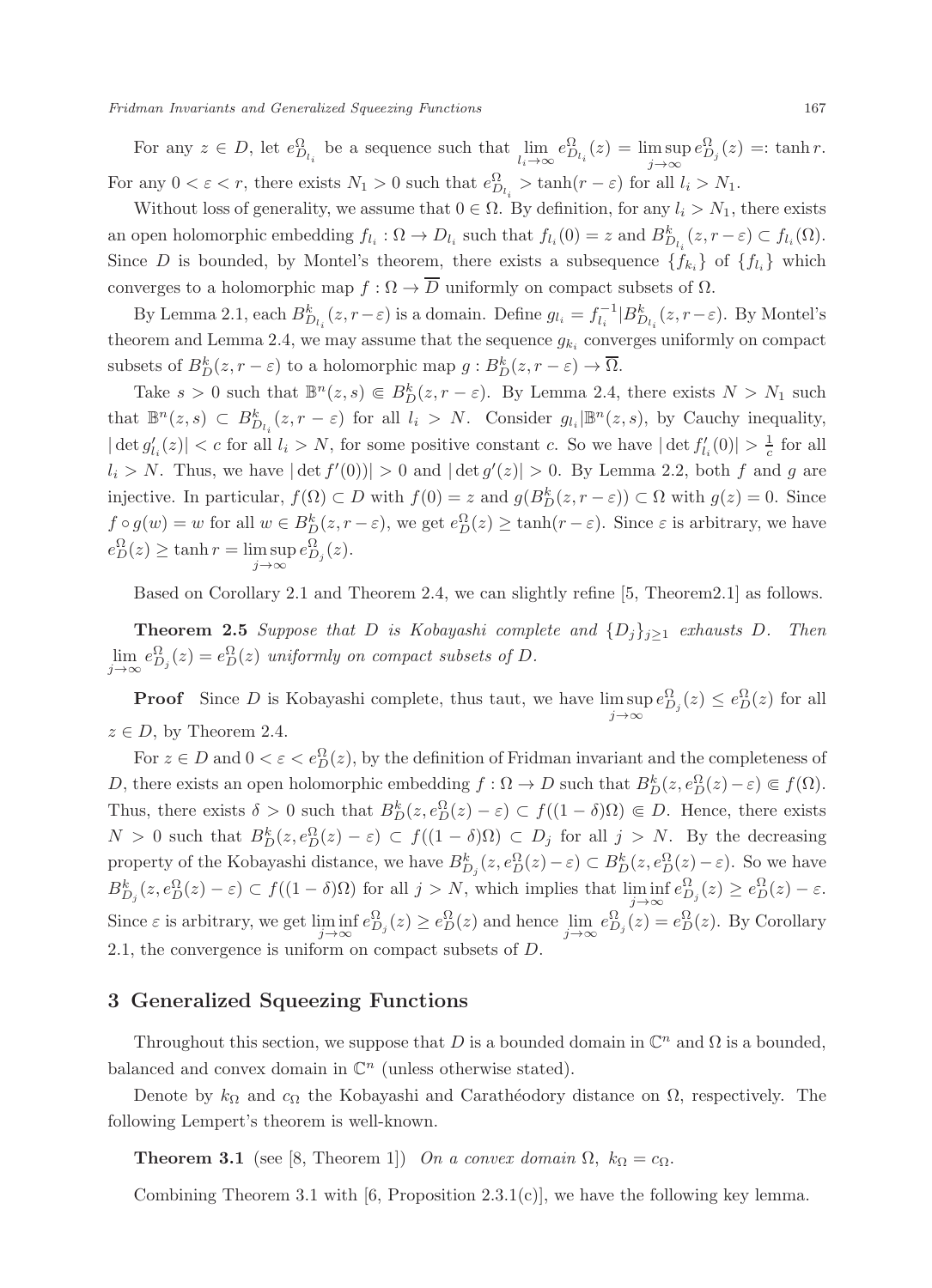**Lemma 3.1** *For any*  $z \in \Omega$ ,  $\rho_{\Omega}(z) = \tanh(k_{\Omega}(0, z)) = \tanh(c_{\Omega}(0, z)).$ 

We will also need the following basic fact.

**Lemma 3.2**  $\rho_{\Omega}$  *is a* C-norm.

**Proof** For any  $z_1, z_2 \in \mathbb{C}^n$ , we want to show that  $\rho_{\Omega}(z_1 + z_2) \leq \rho_{\Omega}(z_1) + \rho_{\Omega}(z_2)$ .

Fix  $\varepsilon > 0$ . Take  $c_1 = \rho_{\Omega}(z_1) + \frac{\varepsilon}{2}$  and  $c_2 = \rho_{\Omega}(z_2) + \frac{\varepsilon}{2}$ , then  $\frac{z_1}{c_1} \in \Omega$  and  $\frac{z_2}{c_2} \in \Omega$ . Since  $\Omega$  is convex, we get

$$
\frac{z_1 + z_2}{c_1 + c_2} = \frac{c_1}{c_1 + c_2} \frac{z_1}{c_1} + \frac{c_2}{c_1 + c_2} \frac{z_2}{c_2} \in \Omega.
$$

Hence,  $\rho_{\Omega}(z_1 + z_2) \le c_1 + c_2 \le \rho_{\Omega}(z_1) + \rho_{\Omega}(z_2) + \varepsilon$ . Since  $\varepsilon$  is arbitrary, we obtain  $\rho_{\Omega}(z_1 + z_2) \le$  $\rho_{\Omega}(z_1) + \rho_{\Omega}(z_2).$ 

Since  $\Omega$  is bounded, it is obvious that  $\rho_{\Omega}(z) > 0$  for all  $z \neq 0$ , which completes the proof.

We say that  $f \in \mathcal{O}_u(D, \Omega)$  is an extremal map at  $z \in D$  if  $\Omega(s_D^{\Omega}(z)) \subset f(D)$ . When  $\Omega = \mathbb{B}^n$ , the existence of extremal maps was given in [1, Theorem 2.1]. The proof of the next theorem is very similar to that of Theorem 2.1 and [1, Theorem 2.1], based on Montel's theorem and the generalized Hurwitz theorem, so we omit the details.

**Theorem 3.2** *An extremal map exists at each*  $z \in D$ *.* 

As an immediate result, we have the following corollary.

**Corollary 3.1**  $s_D^{\Omega}(z) = 1$  *for some*  $z \in D$  *if and only if* D *is biholomorphically equivalent to* Ω*.*

In [1, Theorem 3.1], it was shown that  $s_D(z)$  is continuous. Moreover, it was given in [1, Theorem 3.2] without details the following inequality:

$$
|s_D(z_1) - s_D(z_2)| \le 2 \tanh[k_D(z_1, z_2)], \quad z_1, z_2 \in D.
$$

Our next theorem gives the same inequality for generalized squeezing functions, and in particular shows that they are also continuous.

**Theorem 3.3** *For any*  $z_1, z_2 \in D$ *, we have* 

$$
|s_D^{\Omega}(z_1) - s_D^{\Omega}(z_2)| \le 2 \tanh[k_D(z_1, z_2)].
$$

*In particular,*  $s_D^{\Omega}(z)$  *is continuous.* 

**Proof** By Theorem 3.2, there exists a holomorphic embedding  $f : D \to \Omega$  such that  $f(z_1) = 0$  and  $\Omega(s_D^{\Omega}(z_1)) \subset f(D)$ .

If  $\tanh[k_D(z_1, z_2)] \ge s_D^{\Omega}(z_1)$ , then it is obvious that

$$
s_D^{\Omega}(z_2) > 0 \ge \frac{s_D^{\Omega}(z_1) - \tanh[k_D(z_1, z_2)]}{1 + \tanh[k_D(z_1, z_2)]}.
$$

Suppose now that  $\tanh[k_D(z_1, z_2)] < s_D^{\Omega}(z_1)$ . By the decreasing property of the Kobayashi distance and Lemma 3.1, we have

$$
s_D^{\Omega}(z_1) > \tanh[k_D(z_1, z_2)] = \tanh[k_{f(D)}(f(z_1), f(z_2))]
$$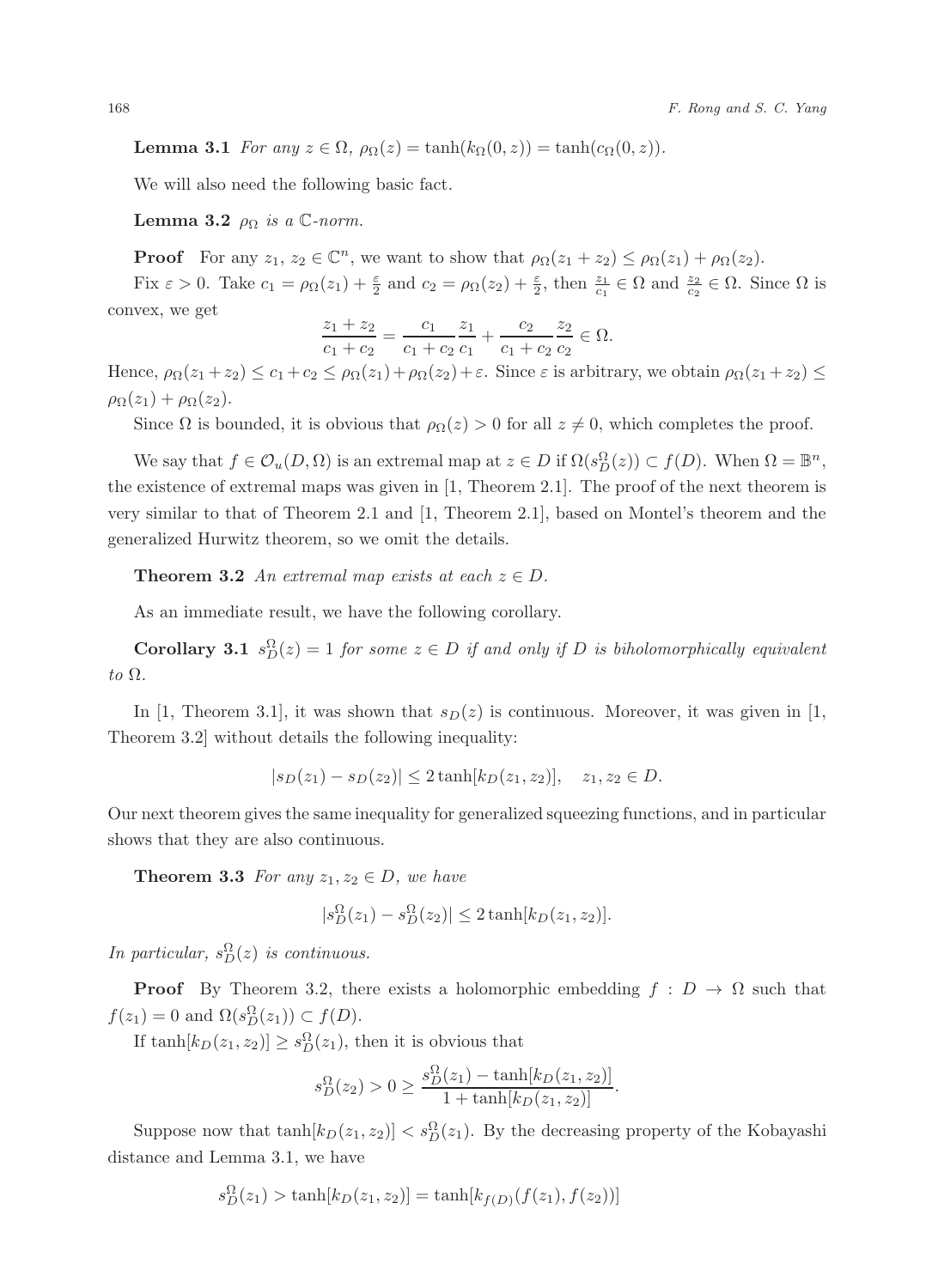$$
\geq \tanh[k_{\Omega}(f(z_1), f(z_2))] = \tanh[k_{\Omega}(0, f(z_2))] = \rho_{\Omega}(f(z_2)).
$$

Define

$$
h(w) := \frac{w - f(z_2)}{1 + \tanh[k_D(z_1, z_2)]},
$$

and set  $g(z) = h \circ f(z)$ . Then  $g \in \mathcal{O}_u(D, \Omega)$  and  $g(z_2) = 0$ .

For any  $w \in \Omega$  with

$$
\rho_{\Omega}(w) < \frac{s_D^{\Omega}(z_1) - \tanh[k_D(z_1, z_2)]}{1 + \tanh[k_D(z_1, z_2)]},
$$

we have

$$
\rho_{\Omega}(h^{-1}(w) - f(z_2)) = \rho_{\Omega}(h^{-1}(w) - h^{-1}(g(z_2))) < s_D^{\Omega}(z_1) - \tanh[k_D(z_1, z_2)].
$$

Since  $\rho_{\Omega}(z)$  is a C-norm by Lemma 3.2, we get

$$
\rho_{\Omega}(h^{-1}(w)) = \rho_{\Omega}(h^{-1}(w) - f(z_1)) \le \rho_{\Omega}(h^{-1}(w) - f(z_2)) + \rho_{\Omega}(f(z_2) - f(z_1))
$$
  

$$
< s_D^{\Omega}(z_1) - \tanh[k_D(z_1, z_2)] + \rho_{\Omega}(f(z_2))
$$
  

$$
\le s_D^{\Omega}(z_1).
$$

This implies that

$$
\Omega\Big(\frac{s_D^{\Omega}(z_1) - \tanh[k_D(z_1, z_2)]}{1 + \tanh[k_D(z_1, z_2)]}\Big) \subset h(\Omega(s_D^{\Omega}(z_1))) \subset g(D).
$$

So we have

$$
s_D^{\Omega}(z_2) \ge \frac{s_D^{\Omega}(z_1) - \tanh[k_D(z_1, z_2)]}{1 + \tanh[k_D(z_1, z_2)]}.
$$

Hence,

$$
s_D^{\Omega}(z_1) \le s_D^{\Omega}(z_2) + (s_D^{\Omega}(z_2) + 1)\tanh[k_D(z_1, z_2)] \le s_D^{\Omega}(z_2) + 2\tanh[k_D(z_1, z_2)].
$$

Similarly,

$$
s_D^{\Omega}(z_2) \leq s_D^{\Omega}(z_1) + 2 \tanh[k_D(z_1, z_2)].
$$

Therefore,  $|s_D^{\Omega}(z_1) - s_D^{\Omega}(z_2)| \leq 2 \tanh[k_D(z_1, z_2)]$  for all  $z_1, z_2 \in D$ .

Since the Kobayashi distance is continuous (see e.g. [6]), we get that  $s_D^{\Omega}(z)$  is continuous.

In case that  $\Omega$  is homogeneous, we have better estimates as follows.

**Theorem 3.4** *If*  $\Omega$  *is bounded, balanced, convex and homogeneous, then for any*  $z_1, z_2 \in D$ *, we have*

$$
|s_D^{\Omega}(z_1) - s_D^{\Omega}(z_2)| \le \tanh[k_D(z_1, z_2)].
$$

**Proof** By Theorem 3.2, there exists a holomorphic embedding  $f : D \to \Omega$  such that  $f(z_1) = 0$  and  $\Omega(s_D^{\Omega}(z_1)) \subset f(D)$ .

If  $\tanh[k_D(z_1, z_2)] \ge s_D^{\Omega}(z_1)$ , then it is obvious that

$$
s_D^{\Omega}(z_2) > 0 \ge s_D^{\Omega}(z_1) - \tanh[k_D(z_1, z_2)].
$$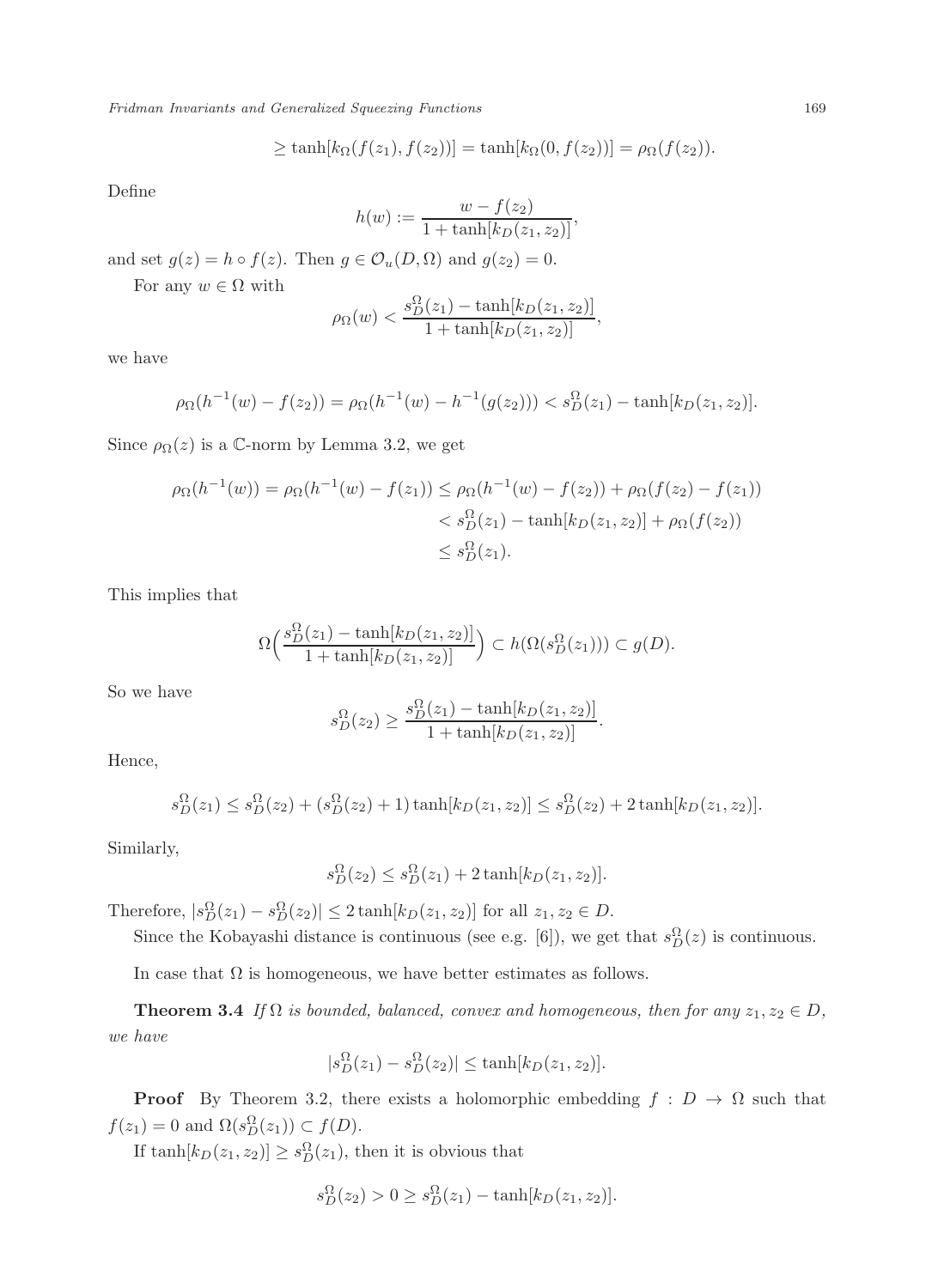Suppose now that  $\tanh[k_D(z_1, z_2)] < s_D^{\Omega}(z_1)$ . Since  $\Omega$  is homogeneous, there exists  $\psi \in (0, \infty)$ Aut $(\Omega)$  such that  $\psi \circ f(z_2) = 0$ .

For any  $w \in \Omega$  with

$$
\tanh[k_{\psi(\Omega)}(w,\psi\circ f(z_2))] < s_D^{\Omega}(z_1) - \tanh[k_D(z_1,z_2)],
$$

by the decreasing property of the Kobayashi distance and Lemma 2.3, we have

$$
\tanh[k_{\Omega}(\psi^{-1}(w), f(z_1))] \le \tanh[k_{\Omega}(\psi^{-1}(w), f(z_2))] + \tanh[k_{\Omega}(f(z_2), f(z_1))]
$$
  

$$
\le \tanh[k_{\psi(\Omega)}(w, \psi \circ f(z_2))] + \tanh[k_{f(D)}(f(z_2), f(z_1))]
$$
  

$$
< s_D^{\Omega}(z_1) - \tanh[k_D(z_1, z_2)] + \tanh[k_D(z_1, z_2)]
$$
  

$$
= s_D^{\Omega}(z_1).
$$

By Lemma 3.1, this implies that  $\psi^{-1}(w) \in \Omega(s_D^{\Omega}(z_1))$ . Hence,

$$
\{w:\tanh[k_{\psi(\Omega)}(w,\psi\circ f(z_2))] < s_D^{\Omega}(z_1) - \tanh[k_D(z_1,z_2)]\} \subset \psi(\Omega(s_D^{\Omega}(z_1))).
$$

Since  $\psi \circ f(z_2) = 0$ , again by Lemma 3.1, we have

$$
\Omega(s_D^{\Omega}(z_1) - \tanh[k_D(z_1, z_2)]) \subset \psi(\Omega(s_D^{\Omega}(z_1))) \subset \psi \circ f(D).
$$

Thus,

$$
s_D^{\Omega}(z_2) \geq s_D^{\Omega}(z_1) - \tanh[k_D(z_1, z_2)].
$$

Similarly,

$$
s_D^{\Omega}(z_1) \geq s_D^{\Omega}(z_2) - \tanh[k_D(z_1, z_2)].
$$

Therefore,  $|s_D^{\Omega}(z_1) - s_D^{\Omega}(z_2)| \le \tanh[k_D(z_1, z_2)]$  for all  $z_1, z_2 \in D$ .

The following stability result generalizes and slightly refines [2, Theorem2.1].

**Theorem 3.5** *If*  $\{D_l\}_{l\geq 1}$  *exhausts D, then*  $\lim_{l\to\infty} s_{D_l}^{\Omega}(z) = s_D^{\Omega}(z)$  *uniformly on compact sets of D subsets of* D*.*

**Proof** Since the proof of the convergence is similar to that of [2, Theorem2.1], we omit the details.

Now suppose that the convergence is not uniform on compact subsets of  $D$ . Then, there exists a compact subset  $K \subset D$ ,  $\varepsilon > 0$ , a subsequence  $\{l_j\}$  and  $z_{l_j} \in K \subset D_{l_j}$  such that

$$
|s_{D_{l_j}}^{\Omega}(z_{l_j}) - s_D^{\Omega}(z_{l_j})| \geq \varepsilon.
$$

Since K is compact, there exists a convergent subsequence, again denoted by  $\{z_{l_j}\}\$ , with lim  $z_{l_j} = z \in K$ . Choose  $r > 0$  such that  $\overline{\mathbb{B}^n(z,r)} \subset D$ . Then, there is  $N_1 > 0$  such that  $z_{l_j} \in \mathbb{B}^n(x, r) \subset D$ , for all  $l_i > N$ . Pre Theorem 2.2 and the decreasing property of the that  $z_{l_j} \in \mathbb{B}^n(z, r) \subset D_{l_j}$  for all  $l_j > N_1$ . By Theorem 3.3 and the decreasing property of the Kobayashi distance, for all  $l_j > N_1$  we have

$$
|s_{D_{l_j}}^{\Omega}(z_{l_j}) - s_D^{\Omega}(z_{l_j})| \leq |s_{D_{l_j}}^{\Omega}(z_{l_j}) - s_{D_{l_j}}^{\Omega}(z)| + |s_{D_{l_j}}^{\Omega}(z) - s_D^{\Omega}(z)| + |s_D^{\Omega}(z) - s_D^{\Omega}(z_{l_j})|
$$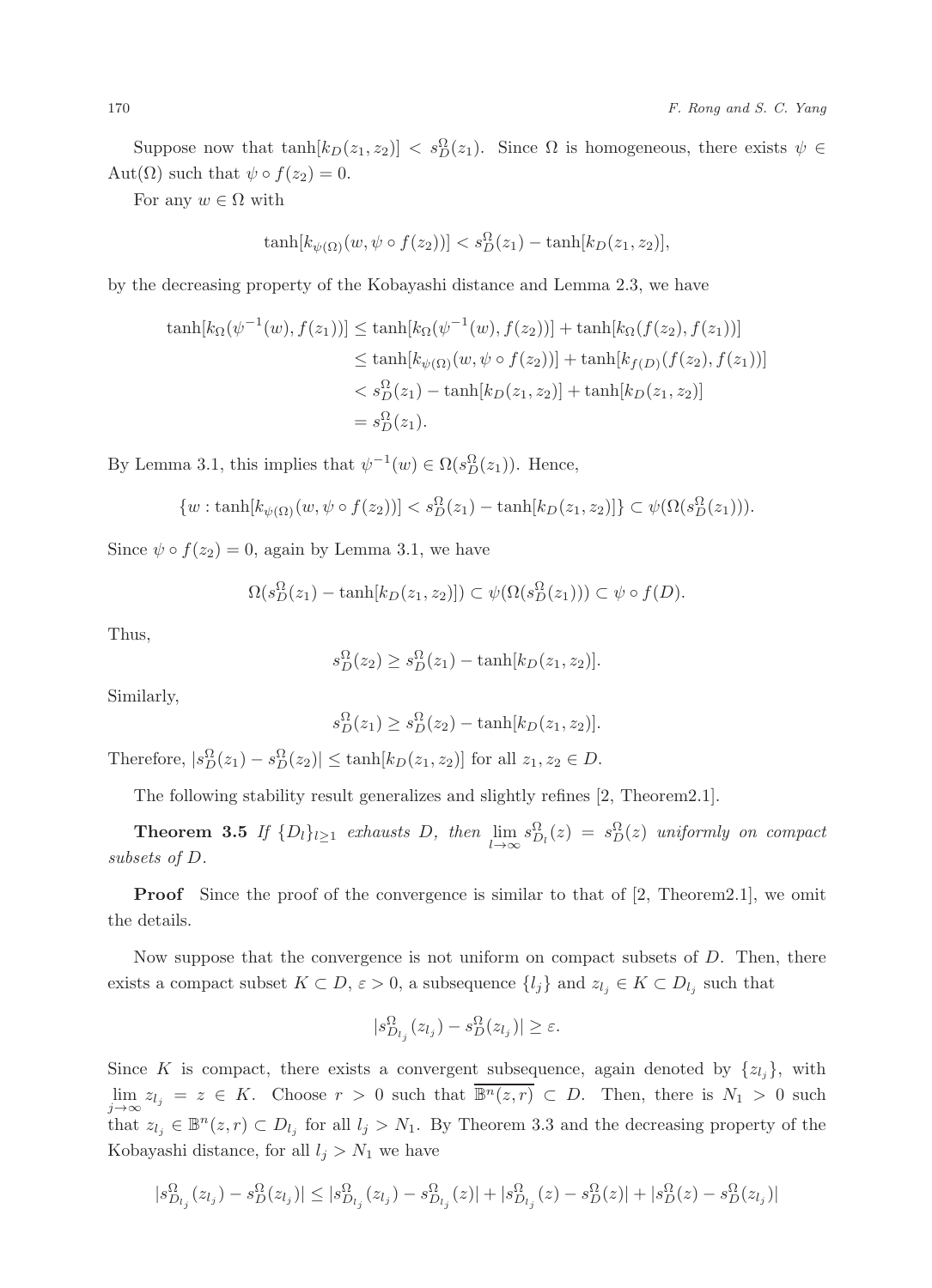$$
\leq 2 \tanh[k_{D_{l_j}}(z_{l_j}, z)] + |s_{D_{l_j}}^{\Omega}(z) - s_D^{\Omega}(z)| + 2 \tanh[k_D(z, z_{l_j})]
$$
  

$$
\leq 4 \tanh\left(\frac{\|z_{l_j} - z\|}{r}\right) + |s_{D_{l_j}}^{\Omega}(z) - s_D^{\Omega}(z)|.
$$

It is clear that there is  $N_2 > 0$  such that for all  $l_j > N_2$  we have

$$
\tanh\left(\frac{\|z_{l_j}-z\|}{r}\right) < \frac{\varepsilon}{6} \quad \text{and} \quad |s_{D_{l_j}}^{\Omega}(z) - s_D^{\Omega}(z)| < \frac{\varepsilon}{3}.
$$

Set  $N = \max\{N_1, N_2\}$ . Then for all  $l_j > N$  we have

$$
|s_{D_{l_j}}^{\Omega}(z_{l_j}) - s_D^{\Omega}(z_{l_j})| < \varepsilon,
$$

which is a contradiction.

The notion of the squeezing function was originally introduced to study the "uniform squeezing" property. In this regard, we have the following theorem.

**Theorem 3.6** *For two bounded, balanced and convex domains*  $\Omega_1$  *and*  $\Omega_2$  *in*  $\mathbb{C}^n$ *,*  $s_D^{\Omega_1}(z)$ *has a positive lower bound if and only if*  $s_D^{\Omega_2}(z)$  *has a positive lower bound.* 

**Proof** It suffices to prove the equivalence when  $\Omega_2 = \mathbb{B}^n$ . By Lemma 3.2,  $\rho_{\Omega_1}(z)$  is a C-norm. Thus, it is continuous and there exists  $M \geq m > 0$  such that  $m||z|| \leq \rho_{\Omega_1}(z) \leq M||z||$ . Then, one readily checks using the definition that

$$
\frac{s_D^{\Omega_1}(z)}{M} \le s_D^{\mathbb{B}_n}(z) \le \frac{s_D^{\Omega_1}(z)}{m}.
$$

Combining Theorem 3.6 with [1, Theorems 4.5 and 4.7], we have the following theorem.

**Theorem 3.7** *If*  $s_D^{\Omega}(z)$  *has a positive lower bound, then D is complete with respect to the Carath´eodory distance, the Kobayashi distance and the Bergman distance of* D*.*

# **4 Comparison of Fridman Invariants and Generalized Squeezing Functions**

Since Fridman invariants and generalized squeezing functions are similar in spirit to the Kobayashi-Eisenman volume form  $K_D$  and the Carathéodory volume form  $C_D$ , respectively, it is natural to study the comparison of them. For this purpose, we will always assume that  $D$  is a bounded domain in  $\mathbb{C}^n$  and  $\Omega$  is a bounded, balanced, convex and homogeneous domain in  $\mathbb{C}^n$ .

Similar to the classical quotient invariant  $M_D(z) := \frac{C_D(z)}{K_D(z)}$ , we introduce the quotient  $m_D^{\Omega}(z) = \frac{s_D^{\Omega}(z)}{e_D^{\Omega}(z)}$  $\frac{s_D^2(z)}{c_D(z)}$ , which is also a biholomorphic invariant. When  $\Omega = \mathbb{B}^n$ , we simply write  $m_D(z) = \frac{s_D(z)}{e_D(z)}$ .

In [9], Nikolov and Verma have shown that  $m_D(z)$  is always less than or equal to one. The next result shows that the same is true for  $m_D^{\Omega}(z)$ .

**Theorem 4.1** *For any*  $z \in D$ *, we have*  $m_D^{\Omega}(z) \leq 1$ *.*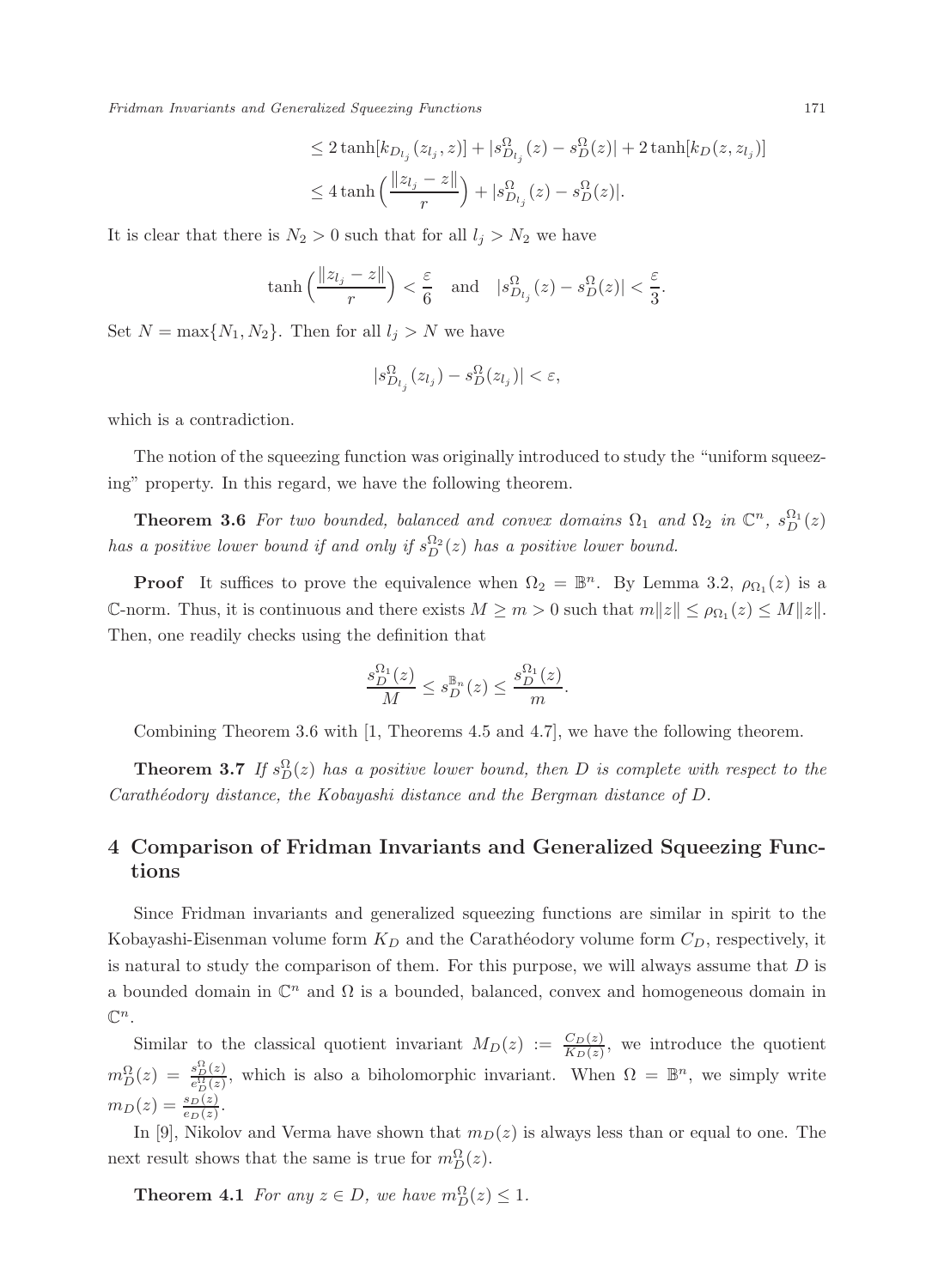**Proof** For any  $z \in D$ , by Theorem 3.2, there exists a holomorphic embedding  $f: D \to \Omega$ such that  $f(z) = 0$  and  $\Omega(s_D^{\Omega}(z)) \subset f(D)$ .

Define  $g(w) := f^{-1}(s_D^{\Omega}(z)w)$ , which is an injective holomorphic mapping from  $\Omega$  to D with  $g(0) = z$ . By the decreasing property of the Kobayashi distance and Lemma 3.1, we have

$$
B_{f(D)}^{k}(0, \text{arctanh}[s_D^{\Omega}(z)]) \subset B_{\Omega}^{k}(0, \text{arctanh}[s_D^{\Omega}(z)]) = \Omega(s_D^{\Omega}(z)).
$$

Thus,

$$
B_D^k(z, \operatorname{arctanh}[s_D^{\Omega}(z)]) = f^{-1}(B_{f(D)}^k(z, \operatorname{arctanh}[s_D^{\Omega}(z)])) \subset f^{-1}(\Omega(s_D^{\Omega}(z))) = g(\Omega).
$$

This implies that  $e_D^{\Omega}(z) \geq s_D^{\Omega}(z)$ , i.e.,  $m_D^{\Omega}(z) \leq 1$ .

A classical result of Bun Wong (see [12, Theorem E]) says that if there is a point  $z \in D$  such that  $M_D(z) = 1$ , then D is biholomorphic to the unit ball  $\mathbb{B}^n$ . In [10, Theorem 3], we showed that an analogous result for  $m_D(z)$  does not hold. The next result is a generalized version of [10, Theorem 3] for  $m_D^{\Omega}(z)$ .

**Theorem 4.2** *If* D *is bounded, balanced and convex, then*  $m_D^{\Omega}(0) = 1$ *.* 

**Proof** By Theorem 2.1, there exists a holomorphic embedding  $f : \Omega \to D$  such that  $f(0) = 0$  and  $B_D^k(0, e_D^{\Omega}(0)) \subset f(\Omega)$ .

Define  $g(w) := f^{-1}(e_D^{\Omega}(0)w)$ , which is an injective holomorphic mapping from D to  $\Omega$  with  $g(0) = 0$ . By the decreasing property of the Kobayashi distance and Lemma 3.1, we have

 $B_{f(\Omega)}^{k}(0, \text{arctanh}[e_D^{\Omega}(0)]) \subset B_D^{k}(0, \text{arctanh}[e_D^{\Omega}(0)]) = D(e_D^{\Omega}(0)).$ 

Thus,

$$
B_{\Omega}^{k}(0, \text{arctanh}[e_D^{\Omega}(0)]) = f^{-1}(B_{f(\Omega)}^{k}(z, \text{arctanh}[e_D^{\Omega}(0)])) \subset f^{-1}(D(e_D^{\Omega}(0))) = g(\Omega).
$$

This implies that  $s_D^{\Omega}(0) \ge e_D^{\Omega}(0)$ . By Theorem 4.1, we always have  $s_D^{\Omega}(0) \le e_D^{\Omega}(0)$ . This completes the proof.

**Corollary 4.1** *Let*  $\Omega_i$ *,*  $i = 1, 2$ *, be two bounded, balanced, convex and homogeneous domains in*  $\mathbb{C}^n$ *. Then*  $s_{\Omega_1}^{\Omega_2}(z_1) = s_{\Omega_2}^{\Omega_1}(z_2)$  *for all*  $z_1 \in \Omega_1$  *and*  $z_2 \in \Omega_2$ *.* 

**Proof** Since both  $\Omega_1$  and  $\Omega_2$  are homogeneous, it suffices to show that  $s_{\Omega_1}^{\Omega_2}(0) = s_{\Omega_2}(0)$ . By Lemma 3.1, we have  $B_{\Omega_2}^k(0, \arctanh(r)) = \Omega_2(r)$  for  $r > 0$ . Then, by definition,  $s_{\Omega_1}^{\Omega_2}(0) =$  $e_{\Omega_2}^{\Omega_1}(0)$ . By Theorem 4.1, we get  $s_{\Omega_1}^{\Omega_2}(0) = s_{\Omega_2}^{\Omega_1}(0)$ .

We can also compare generalized squeezing functions for different model domains as follows.

**Theorem 4.3** Let  $\Omega_i$ ,  $i = 1, 2$ , be two bounded, balanced, convex and homogeneous domains *in*  $\mathbb{C}^n$ *. Then, for any*  $z \in D$ *, we have* 

$$
s_{\Omega_2}^{\Omega_1}(0)s_D^{\Omega_2}(z) \le s_D^{\Omega_1}(z) \le \frac{1}{s_{\Omega_2}^{\Omega_1}(0)}s_D^{\Omega_2}(z).
$$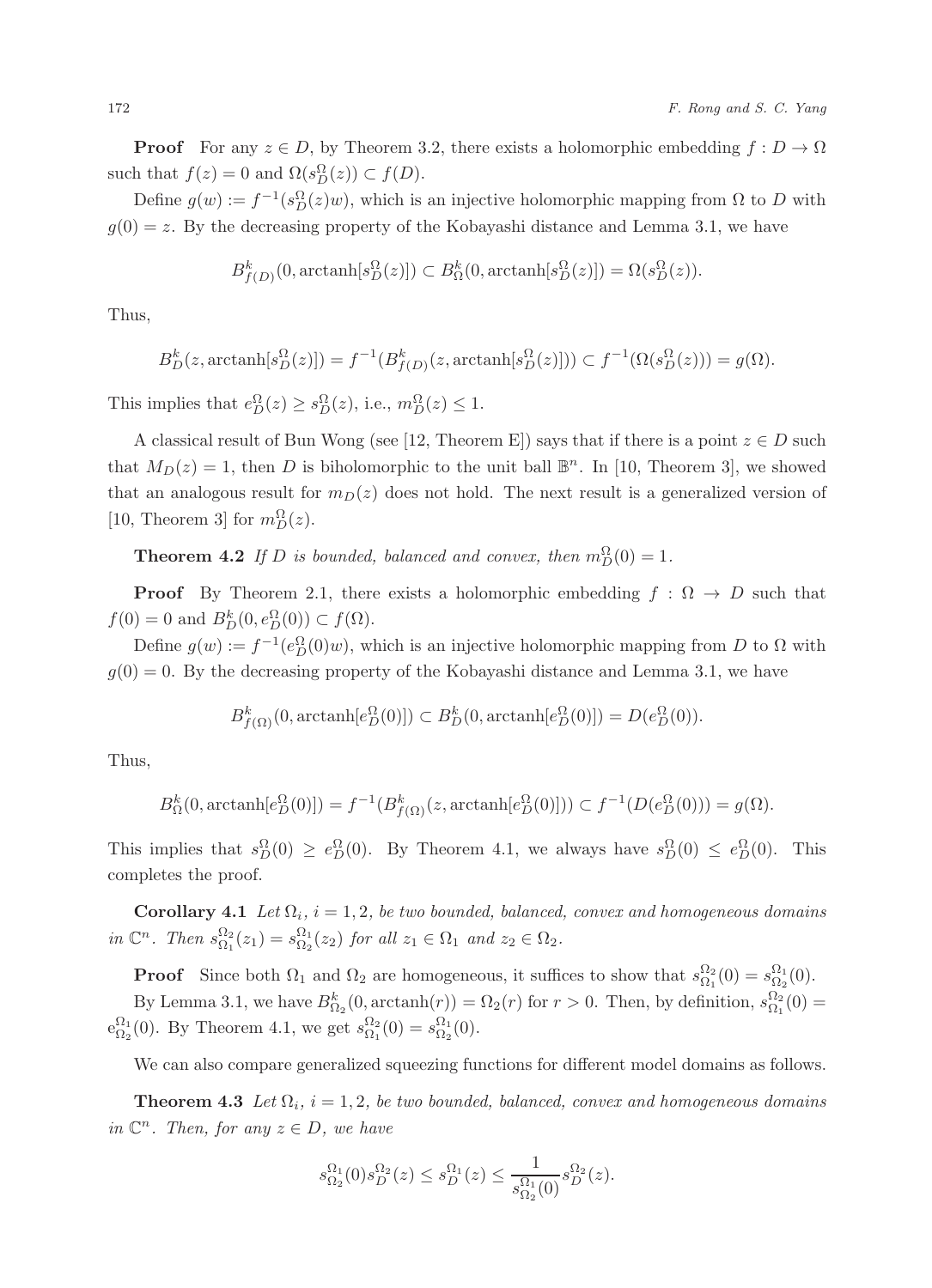**Proof** For any  $z \in D$ , by Theorem 3.2, there exists a holomorphic embedding  $f: D \to \Omega_1$ such that  $f(z) = 0$  and  $\Omega_1(s_D^{\Omega}(z)) \subset f(D)$ . And there exists a holomorphic embedding g:  $\Omega_1 \to \Omega_2$  such that  $g(0) = 0$  and  $\Omega_2(s_{\Omega_1}^{\Omega_2}(0)) \subset g(\Omega_1)$ .<br>Set Equal that  $E \subset \Omega_1(\Omega_1)$  with  $E(x)$ .

Set  $F = g \circ f$ , then  $F \in \mathcal{O}_u(D, \Omega_2)$  with  $F(z) = 0$ . Denote  $\Omega = \Omega_2(s_{\Omega_1}^{\Omega_2}(0))$ , then  $\Omega$  is a bounded, balanced and convex domain with  $\rho_{\Omega} = \frac{1}{s_{\Omega_1}^{0.2}(0)} \rho_{\Omega_2}$ . By the decreasing property of the  $K_1$ -bounding distance and Laurence 2.1 and have Kobayashi distance and Lemma 3.1, we have

$$
B_{\Omega}^{k}(0, \arctanh[s_{D}^{\Omega_{1}}(z)]) \subset B_{g(\Omega_{1})}^{k}(0, \arctanh[s_{D}^{\Omega_{1}}(z)]) = g(B_{\Omega_{1}}^{k}(0, \arctanh[s_{D}^{\Omega_{1}}(z)]))
$$
  
=  $g(\Omega_{1}(s_{D}^{\Omega_{1}}(z))) \subset g(f(D)) = F(D).$ 

On the other hand, by Lemma 3.1, we have

$$
B_{\Omega}^{k}(0, \text{arctanh}[s_{D}^{\Omega_{1}}(z)]) = \{ w \in \Omega : \rho_{\Omega}(w) < s_{D}^{\Omega_{1}}(z) \} \\
= \{ w \in \Omega_{2} : \rho_{\Omega_{2}}(w) < s_{\Omega_{1}}^{\Omega_{2}}(0) s_{D}^{\Omega_{1}}(z) \}.
$$

This implies that  $s_D^{\Omega_2}(z) \geq s_{\Omega_1}^{\Omega_2}(0) s_D^{\Omega_1}(z)$ . Similarly,  $s_D^{\Omega_1}(z) \geq s_{\Omega_2}^{\Omega_1}(0) s_D^{\Omega_2}(z)$ . By Corollary 4.1, we get

$$
s_{\Omega_2}^{\Omega_1}(0)s_D^{\Omega_2}(z) \le s_D^{\Omega_1}(z) \le \frac{1}{s_{\Omega_2}^{\Omega_1}(0)}s_D^{\Omega_2}(z).
$$

We finish our study by computing explicitly some generalized squeezing functions in the next result, which generalizes [1, Corollary 7.3].

**Theorem 4.4** *For any*  $z \in \Omega \setminus \{0\}$ *,*  $s_{\Omega \setminus \{0\}}^{\Omega}(z) = \rho_{\Omega}(z)$ *.* 

**Proof** Since  $\Omega$  is homogeneous, for any  $z \in \Omega \setminus \{0\}$ , there exists  $\psi \in Aut(\Omega)$  such that  $\psi(z) = 0$ . Then, by Lemma 3.1,

$$
\rho_{\Omega}(\psi(0)) = \tanh[k_{\Omega}(\psi(0), 0)] = \tanh[k_{\Omega}(\psi(0), \psi(z))] = \tanh[k_{\Omega}(0, z)] = \rho_{\Omega}(z).
$$

It follows that  $s_{\Omega \setminus \{0\}}^{\Omega}(z) \geq \rho_{\Omega}(z)$ .

Next, we show that  $s_{\Omega\setminus\{0\}}^{\Omega}(z) \leq \rho_{\Omega}(z)$ . By Theorem 3.2, there exists a holomorphic embedding  $f : \Omega \setminus \{0\} \to \Omega$  such that  $f(z) = 0$  and  $\Omega(s_{\Omega \setminus \{0\}}^{\Omega}(z)) \subset f(\Omega \setminus \{0\}).$ 

Define  $g(w) := f^{-1}(s_{\Omega \setminus \{0\}}^{\Omega}(z)w)$ , which is an injective holomorphic mapping from  $\Omega$  to  $\Omega\setminus\{0\}$  with  $g(0) = z$ . By the decreasing property of the Carathéodory distance and Lemma 3.1, we have

$$
B_{\Omega\setminus\{0\}}^c(z, \operatorname{arctanh}[s_{\Omega\setminus\{0\}}^{\Omega}(z)]) = f^{-1}(B_{f(\Omega\setminus\{0\})}^c(0, \operatorname{arctanh}[s_{\Omega\setminus\{0\}}^{\Omega}(z)]))
$$
  

$$
\subset f^{-1}(B_{\Omega}^c(0, \operatorname{arctanh}[s_{\Omega\setminus\{0\}}^{\Omega}(z)]))
$$

$$
= f^{-1}(\Omega(s_{\Omega\setminus\{0\}}^{\Omega}(z))) = g(\Omega).
$$

By Riemann's removable singularity theorem, we have  $c_{\Omega\setminus\{0\}}(z_1, z_2) = c_{\Omega}(z_1, z_2)$  for all  $z_1, z_2 \in$  $\Omega\backslash\{0\}$ . Thus,

$$
\arctanh(s_{\Omega\setminus\{0\}}^{\Omega}(z)) \le c_{\Omega}(z,0) = \arctanh(\rho_{\Omega}(z)).
$$

Hence,  $s^{\Omega}_{\Omega \setminus \{0\}}(z) \leq \rho_{\Omega}(z)$ , which completes the proof.